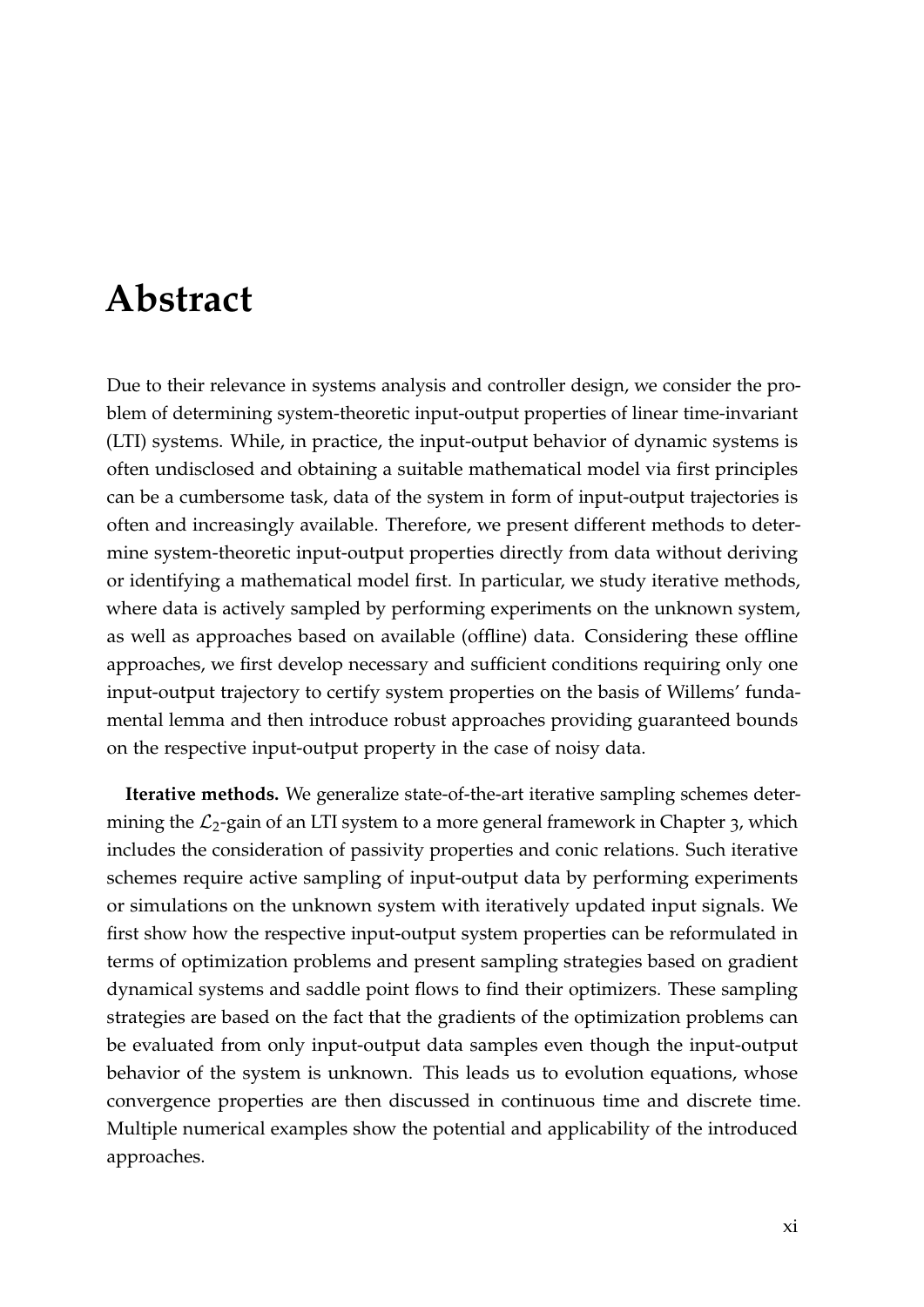**Offline methods.** Since the requirement of iterative experiments can be limiting, we introduce a necessary and sufficient condition for LTI systems to verify input-output system properties from only one input-output trajectory on the basis of Willems' fundamental lemma in Chapter [4](#page--1-0). More specifically, we consider the general classes of dissipativity properties and integral quadratic constraints (IQCs). For important classes of such input-output system properties, we provide convex optimization problems in form of semidefinite programs (SDPs) to retrieve the optimal, i.e., the tightest, system property description that is satisfied by the unknown system. Furthermore, we provide insights and results on the difference between finite and infinite horizon IQCs and finally illustrate the effectiveness of the proposed scheme in a variety of simulation studies including noisy measurements and a high dimensional system.

**Robust methods.** While the previous iterative and offline approaches for datadriven dissipativity analysis guarantee the dissipativity condition only over a finitetime horizon and provide no quantitative guarantees on robustness in the presence of noise, we provide a framework to verify dissipativity properties from noisy data with desirable guarantees in Chapter [5](#page--1-0). We first consider the case of input-state measurements, where we provide nonconservative and computationally attractive dissipativity conditions in the presence of unknown but bounded process noise. We then extend this approach to input-output data in the noise-free as well as in the noisy case. Finally, we apply the proposed approach to real-world data of a two-tank water system and illustrate its applicability and advantages compared to established methods based on system identification.

The main goal of this thesis is to introduce a framework to determine input-output system properties directly from data without deriving or identifying a mathematical model first. To this end, we develop different methods based on various controltheoretic results and insights, which all have their individual advantages, limitations, and their corresponding application cases.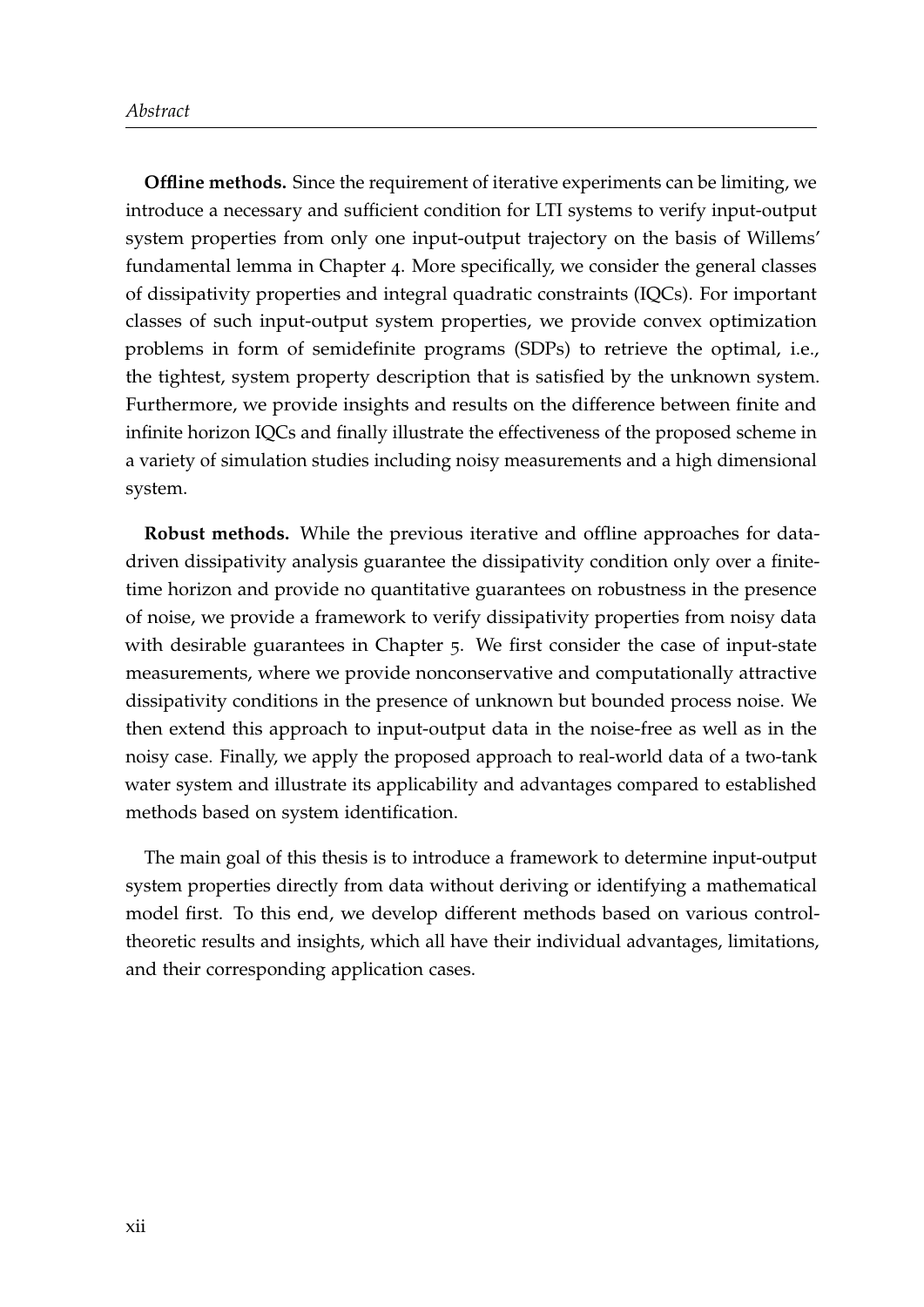# **Chapter 1**

# **Introduction**

## **1.1 Motivation**

Most state-of-the-art systems analysis and controller design methods are based on an accurate mathematical model that adequately describes the system at hand. While the available literature on model-based systems analysis and controller design is quite elaborate and comes with rigorous guarantees for stability, performance, and robustness, acquiring a suitable and accurate mathematical model of the plant via first principles can be a time-consuming task that depends on expert knowledge. At the same time, data are becoming ubiquitous, cheap, and increasingly available in engineering applications in form of input-output trajectories of dynamic systems from experiments or simulations. These data potentially capture sufficient information about the otherwise unknown system needed for systems analysis and controller design. Therefore, there has recently been an increasing interest in the field of data-driven methods for systems analysis and control that systematically extract and directly exploit the information captured in the data.

This increasing interest in data-driven methods led to a significantly growing area of data-driven control approaches. In the survey paper [[40](#page--1-1)] on data-driven controller design techniques, some rather established approaches to data-driven control are summarized such as virtual reference feedback tuning [[17](#page--1-2)], iterative feedback tuning [[39](#page--1-3)], and unfalsified control [[45](#page--1-4)]. Since the appearance of this survey in 2013, many more approaches in the field of data-driven control have emerged and the literature is expanding rapidly. These recent approaches include stabilizing, optimal or robust control for linear time-invariant (LTI) systems on the basis of data-driven closed-loop parametrizations [[75](#page--1-5), [102](#page--1-6), [AK](#page--1-7)3], data-driven predictive control exploiting Willems'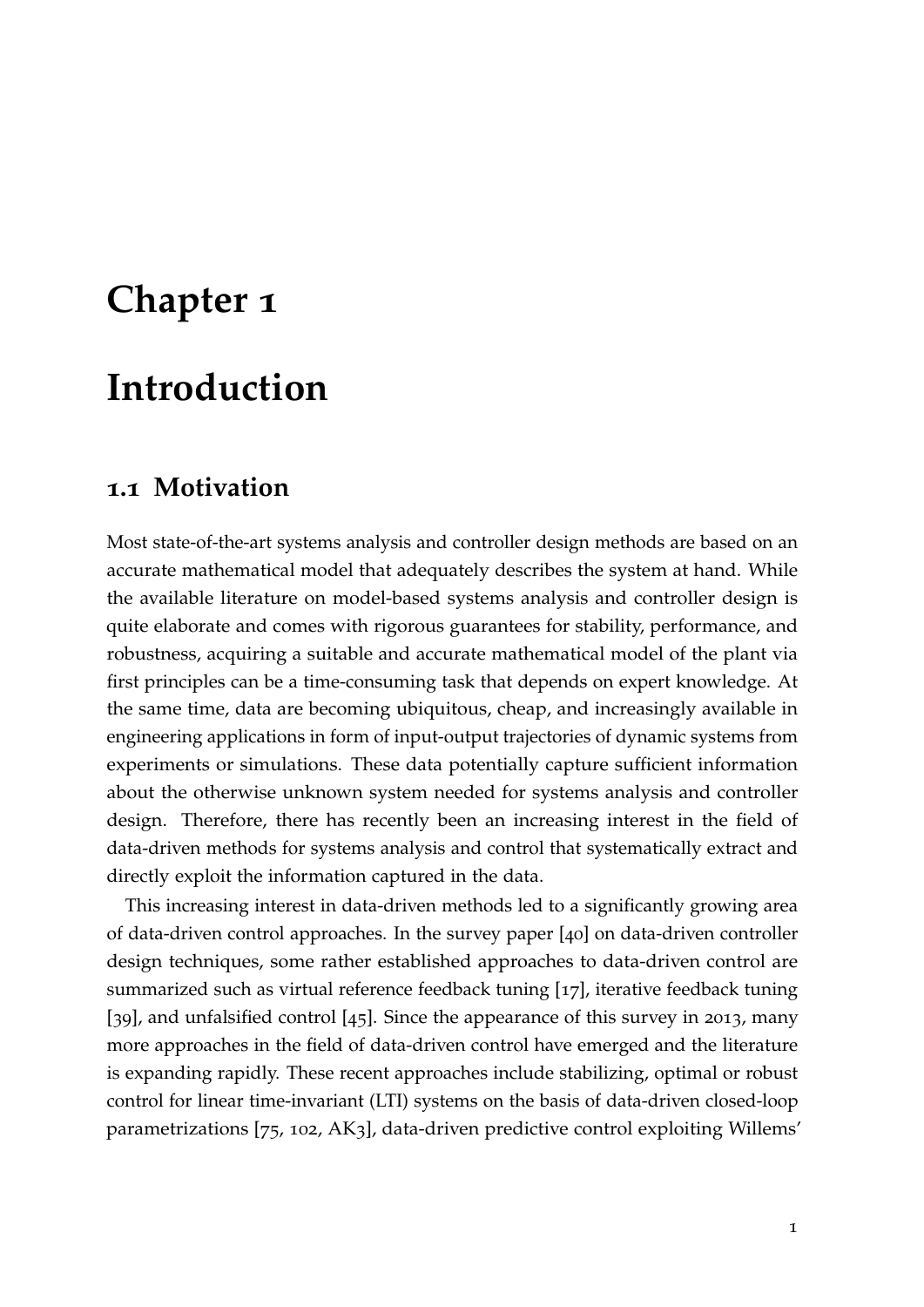fundamental lemma [[8](#page--1-8), [20](#page--1-9), [111](#page--1-10)], linear quadratic regulator (LQR) tuning via Gaussian process optimization [[50](#page--1-11), [66](#page--1-12)], data-driven control of networks and multi-agent settings [[4](#page--1-13), [24](#page--1-14), [AK](#page--1-15)24], mentioning only a few examples.

With the increasing availability of and interest in data, also the well-established field of system identification or data-driven modeling has seen a renewed interest. While the general area of system identification has a long history and provides a wellestablished and extensive amount of literature (see, e.g., [[47](#page--1-16)] and references therein), there are still open questions. Even for LTI systems, finding nonasymptotic guarantees on a model from noisy data is yet a challenging problem [[97](#page--1-17)] and part of ongoing research. Some promising results in this direction have been presented in [[56](#page--1-18)], where the authors identify a model with guaranteed bounds on the uncertainty from data that are perturbed by stochastic noise, which can then be accounted for in robust controller design approaches [[21](#page--1-19)]. Two further results in this direction include [[74](#page--1-20), [91](#page--1-21)] providing nonasymptotic system identification guarantees. However, all of these approaches require rather strong assumptions on the data and the noise. In [[21](#page--1-19)], for example, all but the last state transition in each trajectory are discarded, in [[91](#page--1-21)] state measurements corrupted by Gaussian independent and identically distributed (i.i.d.) noise are required, and assumptions in [[74](#page--1-20)] include Gaussian i.i.d. noise and input, known system order *n*, and zero initial condition. System identification approaches in the case of deterministic noise typically rely on set membership estimation, where the key challenge is in providing both nonconservative but computationally tractable error bounds [[61](#page--1-22)].

One complementary approach to the direct controller design from data or to identifying a full mathematical model of the system, respectively, is to learn and analyze certain system-theoretic input-output properties from data. Such inputoutput properties not only provide valuable insights into the system, but can also be leveraged to design a controller. In fact, properties such as dissipativity properties or integral quadratic constraints (IQCs) allow for the direct application of well-known feedback theorems for controller design, as shown for example in [[22](#page--1-23), [23](#page--1-0), [99](#page--1-24), [113](#page--1-25)]. These controllers come with desirable guarantees on stability and robustness, which is still an open problem for many data-driven control approaches. Furthermore, by first determining input-output properties, the controller structure is not a priori determined or parametrized in contrast to many data-driven control and data-driven tuning approaches. At the same time, learning such system properties from data can retain many of the desired advantages of data-driven methods compared to system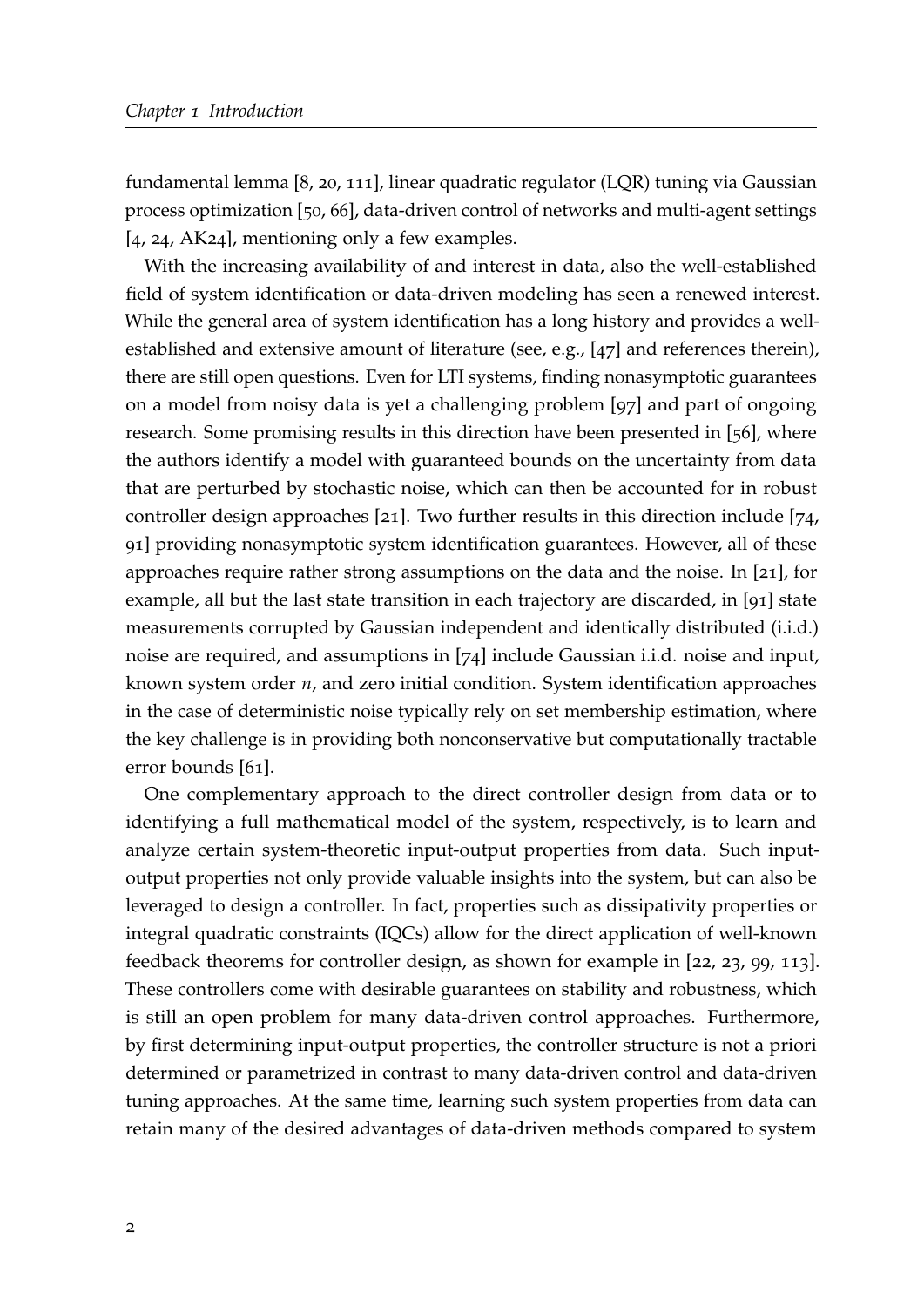identification approaches. They can be simple to apply without requiring expert knowledge, avoid the computational load of identifying a full mathematical model, and skip a possibly unnatural fit to a parametric system model potentially introducing additional error. One specifically valuable application area of input-output system properties includes cooperative control and multi-agent settings, where dissipativity can be used for compositional certification of stability, performance, and safety [[2](#page--1-26)]. Besides the application of controller design via well-known feedback theorems, applications of input-output system properties from data also include controller validation [[36](#page--1-22)] as well as fault detection and mitigation [[112](#page--1-27)].

Therefore, we aim to provide a framework to determine system-theoretic inputoutput properties such as dissipativity properties and IQCs directly from data with guarantees. We strive to introduce methods that are easy to apply, computationally attractive and do not require expert knowledge. In this thesis, we focus on approaches to determine input-output properties of LTI systems, while we will discuss potential extensions to nonlinear systems in the individual summaries as well as in the conclusions of this thesis.

# **1.2 Related work**

Due to the relevance of input-output properties in systems analysis and control and the well-established literature on dissipativity-based controller design, there has been a considerable number of approaches to determine such properties from data. Thus, the following literature review summarizes existing results for determining inputoutput properties from data as well as points out related methods and approaches.

Very generally, the literature on data-driven verification of input-output system properties can be roughly categorized into three conceptually different setups, as presented in the following.

### **Input-output properties of nonlinear systems from big data**

Firstly, there exist some interesting ideas for determining input-output system properties for rather general classes of nonlinear systems from large amounts of input-output data tuples that are stored and available for analysis. In [[62](#page--1-10)], the authors derive overestimates on the  $\mathcal{L}_2$ -gain, the shortage of passivity, and a cone containing all input-output samples based on finite, but densely sampled, input-output data. This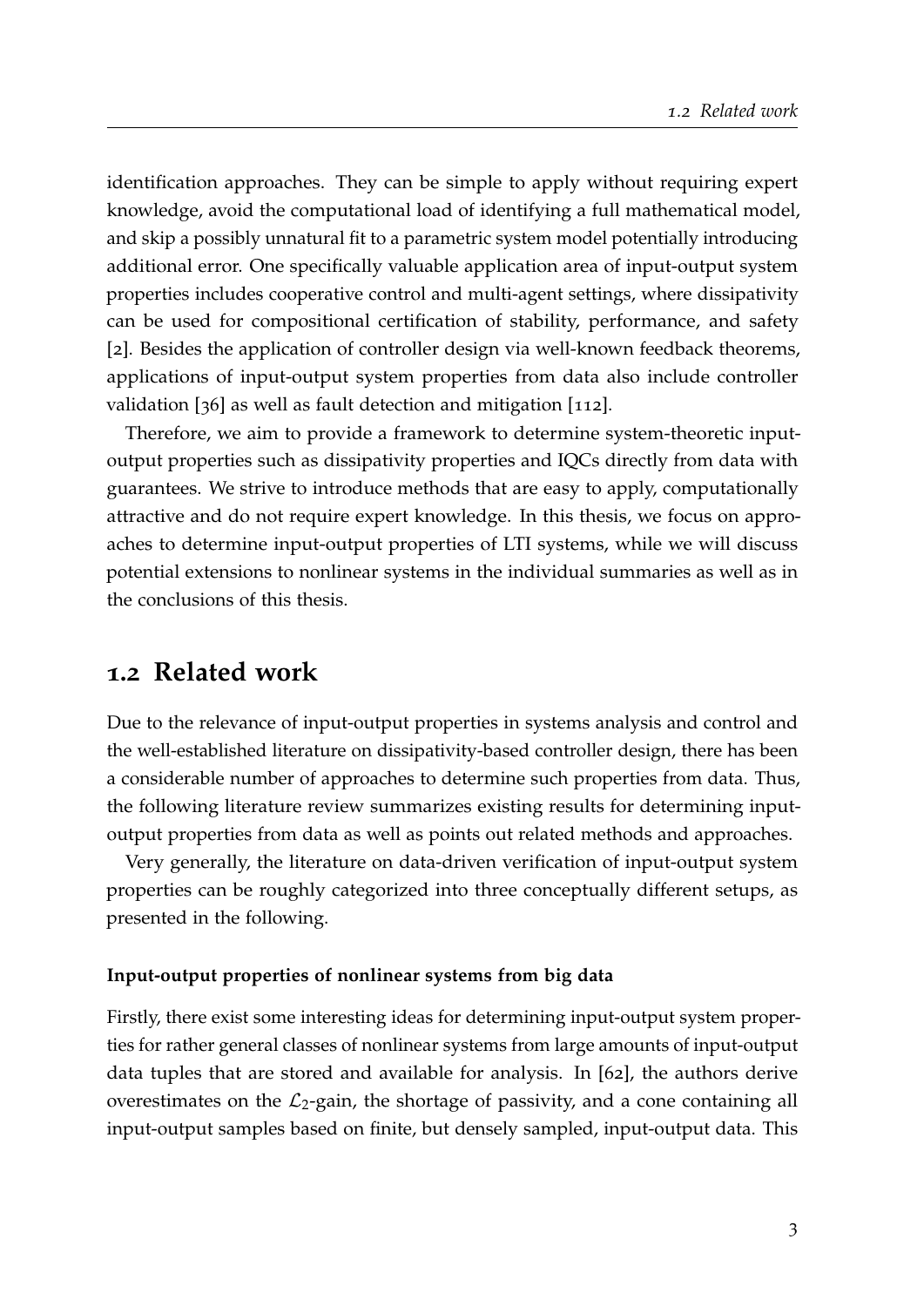idea was further analyzed in [[89](#page--1-28)] and extended to nonlinearity measures in [[54](#page--1-29)]. All these methods are based on Lipschitz assumptions on the nonlinear system, exploited in a similar fashion also in nonlinear data-driven control approaches [[68](#page--1-30), [69](#page--1-31)]. More general dissipation inequalities were considered in [\[AK](#page--1-32)20], where the ordering of the supply rates via the S-procedure allows to infer system properties from only a finite amount of input-output data. Another approach to determine passivity properties via Gaussian process optimization was introduced in [\[AK](#page--1-20)23], which additionally allows for active sampling schemes (i.e., choosing an input and performing an experiment) to increase data efficiency. This idea was extended to a deterministic setting in [[53](#page--1-33)] via successive graph approximation to infer nonlinearity measures.

However, to receive quantitative bounds on certain dissipation inequalities, all these approaches require immense amounts of input-output trajectories, which limits their applicability. While we focus only on LTI systems in this thesis, we discuss extensions for certain classes of nonlinear systems, which potentially reduce the conservatism or the required number of data samples significantly compared to the existing literature on data-driven analysis of nonlinear systems introduced above.

### **Input-output properties of LTI systems from iterative sampling schemes**

The second category of data-driven systems analysis methods is based on input signal optimization and iterative experiments for LTI systems, closely related to the general idea of iterative learning control (ILC), see, e.g., [[14](#page--1-34), [67](#page--1-35)]. The basic idea for iterative data-driven systems analysis has already been introduced in 2005 [[38](#page--1-27), Section 12.2], where the author applies a so-called power iteration method to receive an  $\mathcal{L}_2$ -gain estimate of the otherwise unknown system. The power iteration method is based on the well-known power method to determine the dominant eigenvector and eigenvalue pair of a matrix (see, e.g., [[31](#page--1-36)]). It can be shown that this power iteration method, based on iterative experiments, is guaranteed to converge to the gain of the system [[106](#page--1-37)], which has been further analyzed in terms of asymptotic statistical properties in [[105](#page--1-38)]. While the method proposed in [[106](#page--1-37)] requires two experiments per iteration, it is shown in [[82](#page--1-39)] how this can be reduced to one experiment per iteration. In [[72](#page--1-0)], this sampling scheme is extended to multiple-input multiple-output (MIMO) systems and applied to robust active vibration isolation.

Another similar approach is related to game theory, where the input domain is discretized at specific frequencies and the inputs over the iterations are adapted such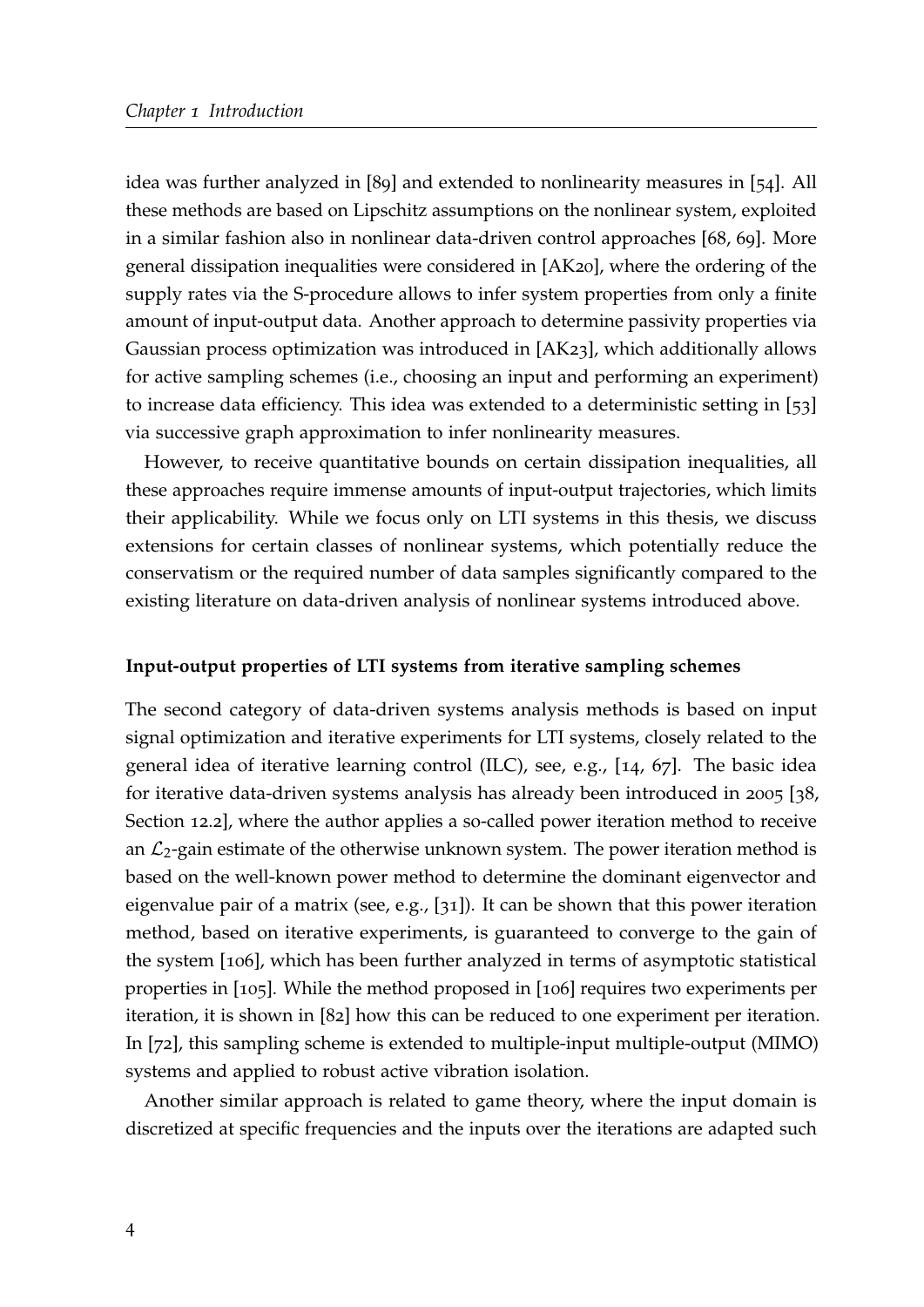that the excitation level is increased in those regions of the frequency domain where the peak is expected to be located [[79](#page--1-40)]. Along the same lines, the multi-armed bandit approach is adopted to  $\mathcal{L}_2$ -gain estimation in [[64](#page--1-41)] with the goal to maximize the probability of choosing the arm drawing samples, i.e., frequencies, with the highest amplitude gain in the output. This approach has been extended in [[63](#page--1-42)] and improved in [[65](#page--1-43)] by combining power iterations and Weighted Thompson Sampling.

However, all these iterative approaches for LTI systems [[63](#page--1-42), [64](#page--1-41), [65](#page--1-43), [72](#page--1-0), [79](#page--1-40), [82](#page--1-39), [105](#page--1-38), [106](#page--1-37)] only consider estimating the  $\mathcal{L}_2$ -gain. In Chapter [3](#page--1-0) in this thesis, we generalize the idea of input signal optimization and iterative experiments for LTI systems to infer the  $\mathcal{L}_2$ -gain to a more general framework, which includes the consideration of passivity properties and conic relations.

## **Input-output properties of LTI systems from one offline trajectory**

Finally, the third category of methods to verify dissipativity properties from data includes offline computational approaches from one input-state or input-output trajectory of LTI systems. In this direction, Willems' fundamental lemma [[108](#page--1-44)] offers a fruitful basis by proving that the full behavior of an LTI system can be described by a Hankel matrix containing one previously measured input-output trajectory, given that the input component is persistently exciting. This result, as discussed in [[9](#page--1-45), [104](#page--1-46)], provides an equivalent description of LTI systems based only on data, which hence allows for systems analysis and control with desirable guarantees from input-output trajectories. Contributions to data-driven approaches based on Willems' fundamental lemma range from data-driven simulation and output-matching [[52](#page--1-47)] to data-driven controller design [[109](#page--1-48), [AK](#page--1-49)27] and data-driven model predictive control [[8](#page--1-8), [20](#page--1-9), [111](#page--1-10)].

Considering data-driven systems analysis, Willems' fundamental lemma allows to optimize over the input signals not via iterative experiments but offline from only one input-output trajectory since it provides a data-based characterization of all trajectories of an unknown LTI system. The idea of determining dissipativity from a one-shot trajectory on the basis of the behavioral framework via Willems' fundamental lemma was introduced in [[57](#page--1-50)]. However, their approach results in a nonconvex indefinite quadratic program, which is generally very hard to solve. Therefore, we introduce in Chapter [4](#page--1-0) of this thesis how dissipativity properties, and more generally IQCs, can be certified by verifying positive semidefiniteness of a single data-dependent matrix.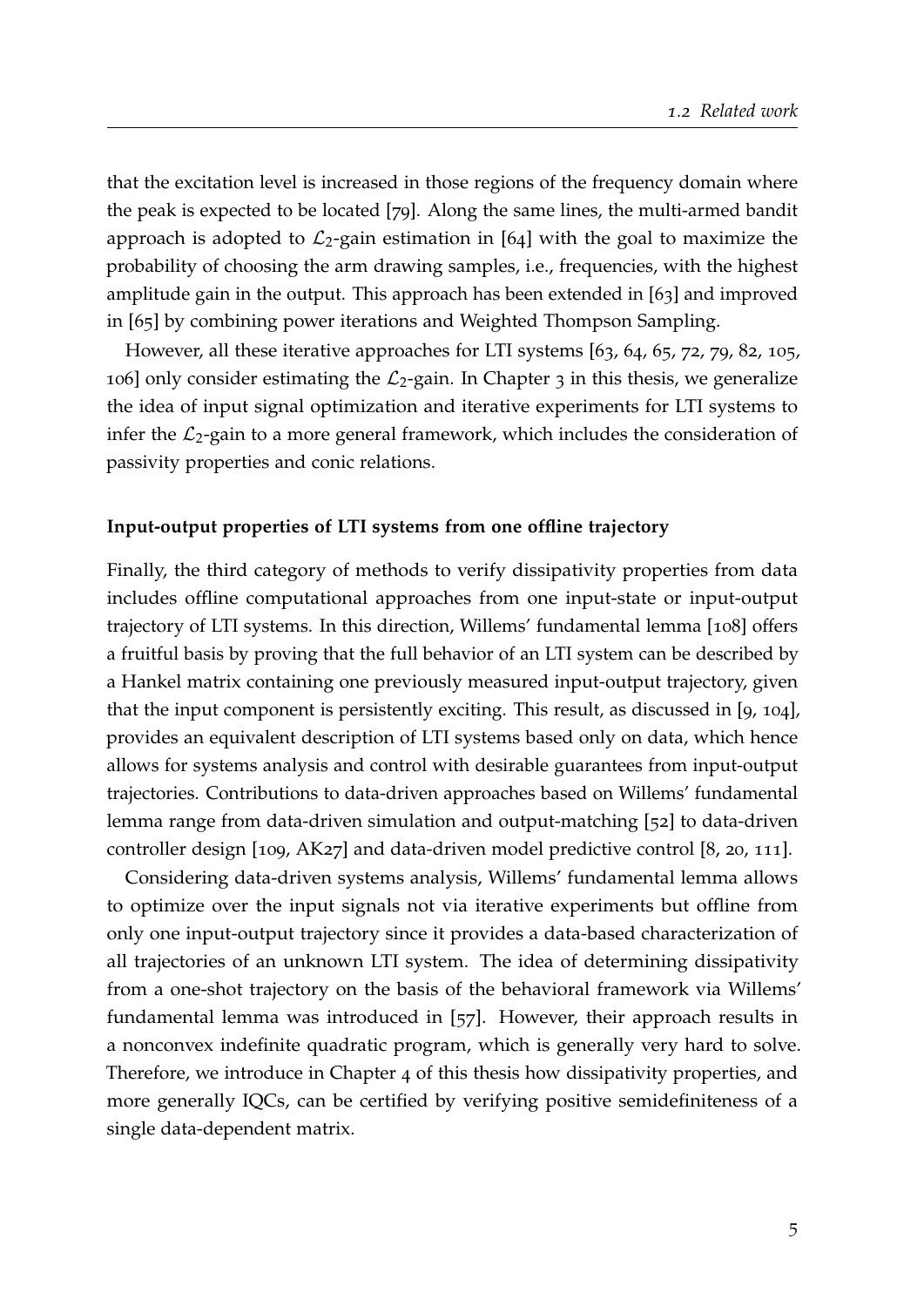One limitation to all of the introduced data-driven dissipativity results is, however, that no quantitative guarantees can be provided in the case of noisy data. To approach this, we make use of another fruitful line of work related to Willems' fundamental lemma, which is based on the idea of finding a parameterization of the closed loop from input-state trajectories of an otherwise unknown system [[75](#page--1-5)]. This idea becomes especially interesting when it comes to noise-corrupted trajectories, where a suitable parameterization can represent all possible closed loops that are consistent with the data [\[AK](#page--1-7)3], hence allowing for robust data-driven state-feedback design from noise-corrupted data. This idea has been further extended and improved, e.g., in [[10](#page--1-51), [102](#page--1-6)]. In Chapter [5](#page--1-0) of this thesis, we utilize this line of work to derive rigorous deterministic bounds on dissipativity properties even from noise-corrupted data.

# **1.3 Contribution and outline of this thesis**

In the following, we detail the outline of this thesis and clarify the contributions.

## **Chapter 2: Background**

In Chapter 2, we present the basic problem setup underlying this thesis. In particular, we define and discuss the input-output system properties of interest. Furthermore, we provide equivalent representations from different viewpoints of such system properties, which will be exploited throughout the thesis.

### **Chapter 3: Iterative schemes to determine input-output properties**

The thrust of Chapter 3 is to present a systematic approach to iteratively determine certain dissipativity properties from input-output samples, where the input-output map remains undisclosed. To this end, we introduce different sampling strategies that can be summarized by (i) formulating the system property of interest as an optimization problem, and (ii) iteratively performing experiments that update the input along the gradient of the resulting optimization problem. In particular, we use multiple input-output trajectories from iterative experiments to investigate the  $\mathcal{L}_2$ -gain, the shortage of passivity and conic relations. We start in Section [3](#page--1-52).1 with discrete-time LTI systems with a thorough analysis of continuous-time optimization as well as the implications for the iterative scheme (discrete-time optimization),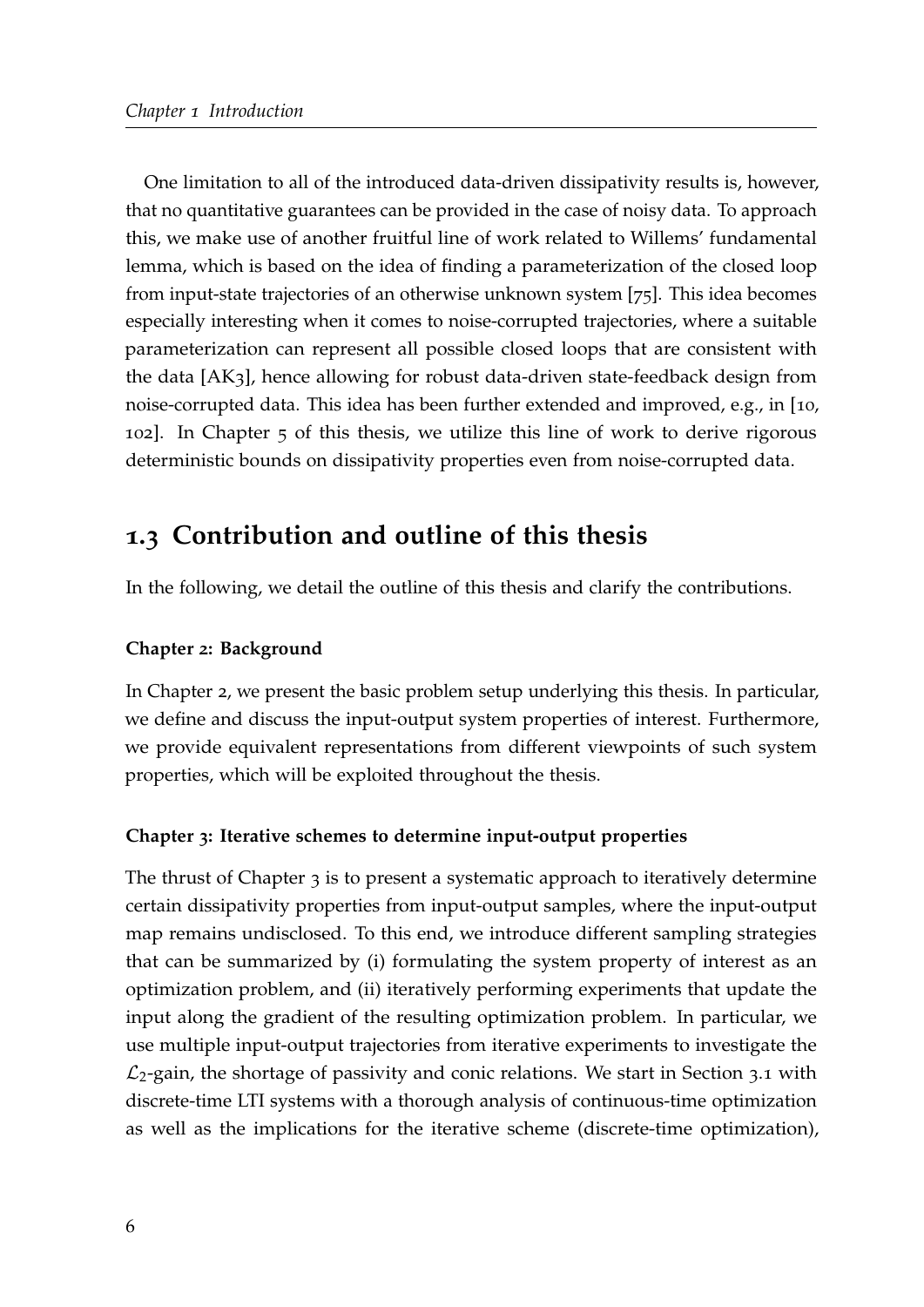where advanced sampling schemes can improve the convergence rate. In Section [3](#page--1-53).2, we generalize the framework presented in Section [3](#page--1-52).1 by, firstly, showing how the introduced iterative approach to determine input-output system properties can be extended to continuous-time LTI systems in Section [3](#page--1-54).2.1. Secondly, we extend the framework to MIMO systems in Section [3](#page--1-0).2.2 and additionally provide results on the robustness of the presented framework to measurement noise in Section [3](#page--1-55).2.3. Finally, we apply the introduced approaches to different simulation examples in Section [3](#page--1-56).3, including an oscillating system and a high dimensional system, and we end with a short summary in Section [3](#page--1-22).4.

The results of Chapter 3 have been previously presented in [\[AK](#page--1-57)8, [AK](#page--1-58)19, [AK](#page--1-0)21, [AK](#page--1-24)22].

#### **Chapter 4: Offline approaches to determine input-output properties**

In Chapter [4](#page--1-0), we provide a computationally simple approach to certify input-output system properties from offline data. More precisely, we introduce necessary and sufficient conditions for a discrete-time LTI system to satisfy dissipativity properties, or more generally IQCs, given only one input-output data trajectory in Section [4](#page--1-0).1. These conditions can be verified by simply checking whether a single data-dependent matrix is positive semidefinite, with the only requirements being i) a persistently exciting (but otherwise arbitrary) input signal and ii) knowledge of an upper bound on the lag of the system. This theory is based on Willems' fundamental lemma [[108](#page--1-44)], a result originally developed in the context of behavioral systems theory, which provides a data-based characterization of all trajectories of an unknown LTI system. On the basis of the developed simple condition to infer IQCs from data, we extend the approach to noisy measurements, where we provide a very promising heuristic relaxation. Additionally, we characterize optimal system properties and provide semidefinite programs (SDPs) to find such IQCs in Section [4](#page--1-22).2, which can provide more informative and tighter descriptions of the unknown system allowing for, e.g., less conservative robust controller designs. While in most of Chapter [4](#page--1-0) the IQC property is only considered over a finite-time horizon, we infer bounds on the respective system property over the infinite-time horizon in Section [4](#page--1-59).3. We conclude this chapter with simulation studies on a high dimensional numerical example in Section [4](#page--1-0).4, demonstrating the potential of the introduced approach, together with a short summary in Section [4](#page--1-60).5.

The results of Chapter 4 have been previously presented in [\[AK](#page--1-61)4, [AK](#page--1-62)16].